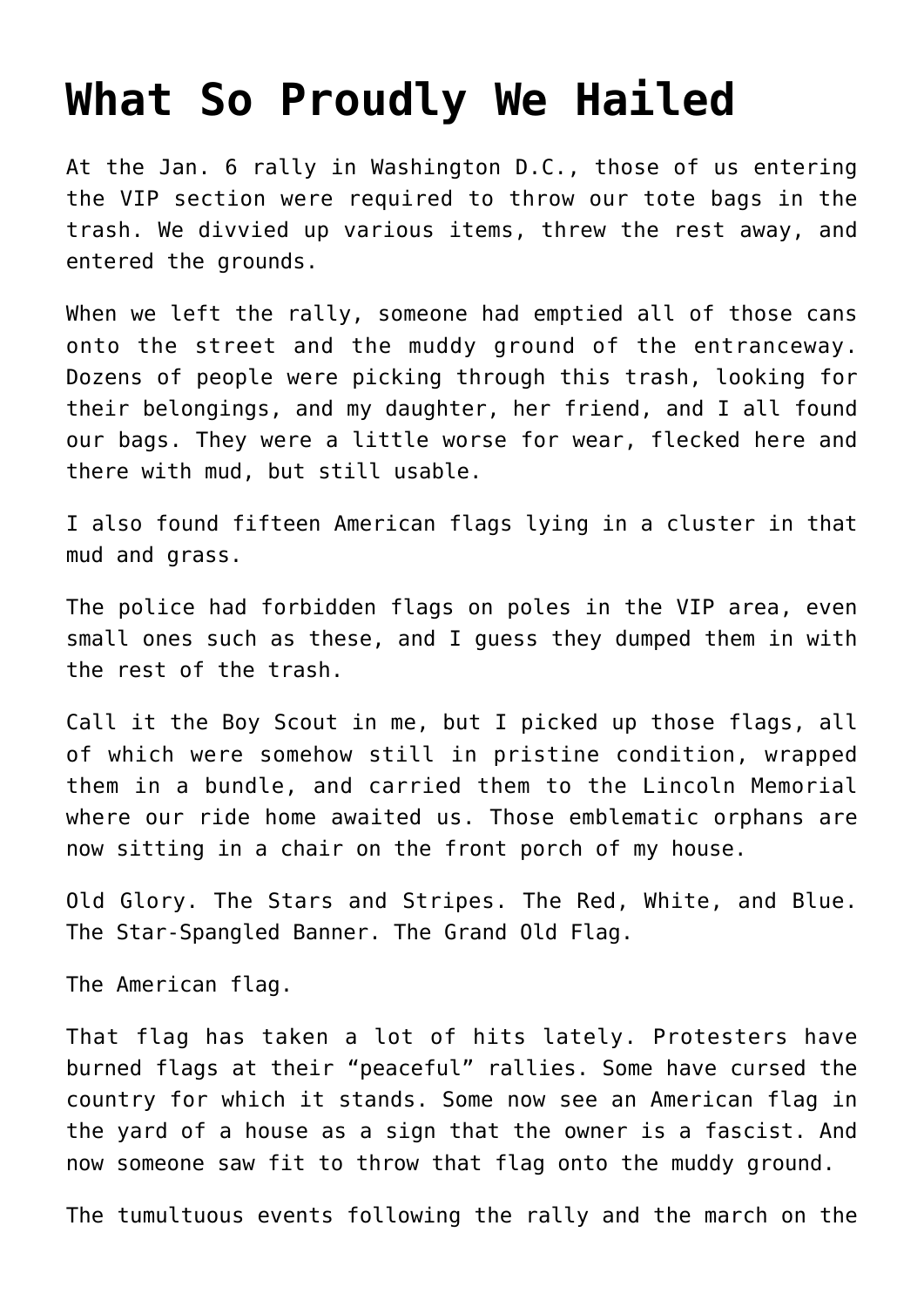Capitol have since caused me to ask myself what the flag stands for.

For me, that piece of cloth embodies so many ideas and ideals that to describe them all in this space is impossible. We face that banner when we sing our National Anthem, hands over our hearts. We turn to it when we recite the Pledge of Allegiance, saying "to the republic for which it stands, one nation under God, with liberty and justice for all."

Woven into that banner are the words from the Declaration of Independence, "Life, Liberty and the pursuit of Happiness." The Constitution with the Bill of Rights, those amendments proclaiming our liberties as natural rights rather than favors given us by any government, are also in the fabric of our flag. In those stars and stripes is the promise that we are a nation of laws, not of men.

In that flag I see the faces of those who have gone before us and shaped our country—the pioneers, slaves, Indians, immigrants from around the world, craftsmen and inventors, farmers and shopkeepers, and mothers and fathers. Here, too I see figures from our history books—Washington, John and Abigail Adams, Booker T. Washington, and an army of others whose achievements created the country I love.

Old Glory has waved above many a battlefield on which Americans fought and died to retain their freedom: Chickamauga, Gettysburg, Okinawa, Normandy, and a thousand other places, many of them now forgotten by most of us. Those red stripes in our flag represent hardiness and bravery, true, but also the blood of all those who paid the ultimate price defending their country.

As we all know, our country is deeply divided right now. The mayhem at the Capitol Building and the discord following is just the latest sign of that division, one more example of our fractured culture, which some are even now using to further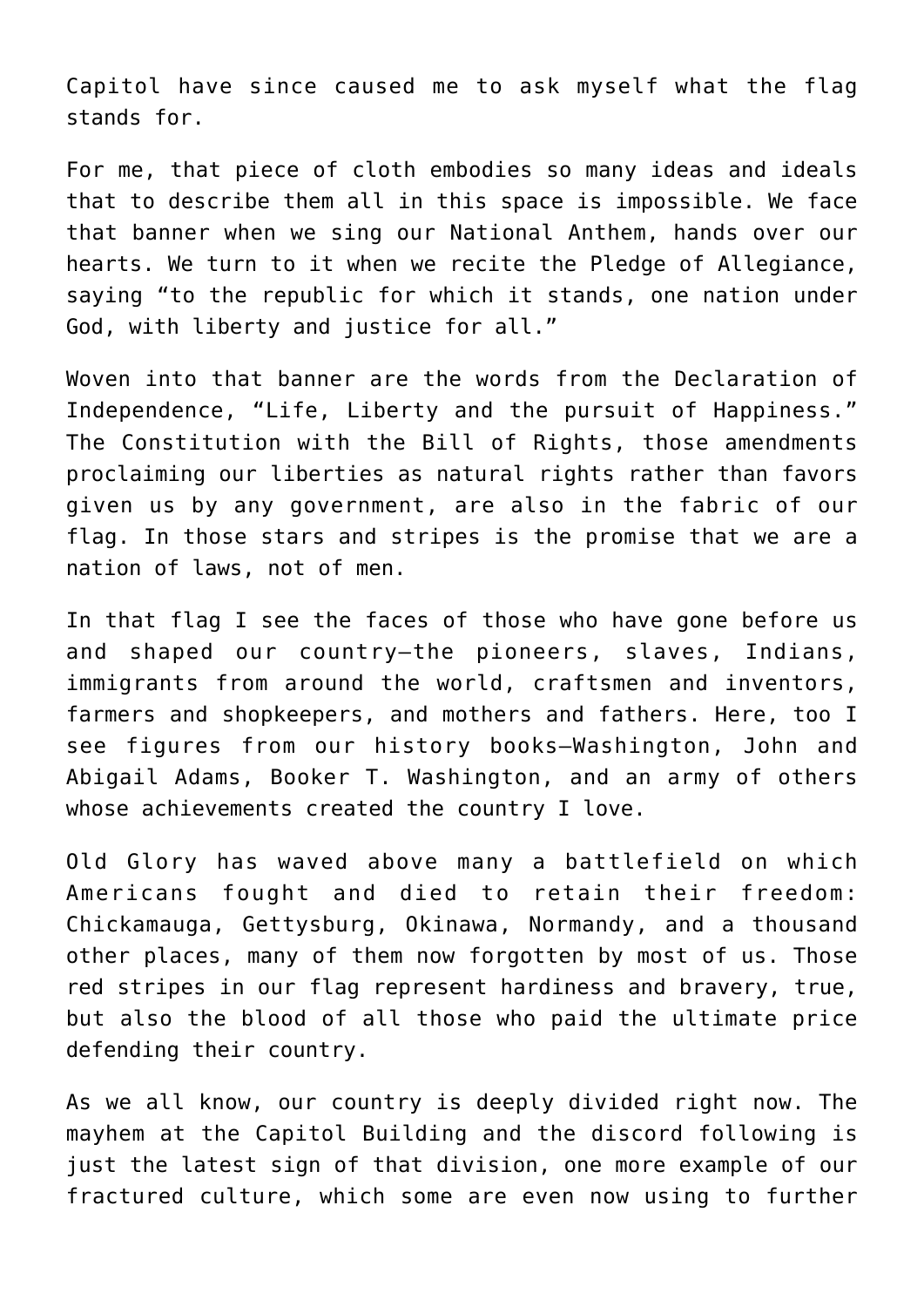separate us.

Many of us have forgotten we are all Americans. Some political leaders, members of the mainstream media, and our cultural gurus want us divided by race, gender, or ideology. We must always resist these devious maneuvers.

We are, first and foremost, Americans living under one flag. Until we recognize that truth, we will go on beating one another up, figuratively and sometimes literally.

On holidays such as the Fourth of July and Memorial Day, my wife, prior to her death, used to line the sidewalk in front of our house with flags like the ones I rescued at the rally. As I pondered what to do with the flags I had retrieved, I decided to follow her example, but expand the enterprise. On pleasant days, I will stick the poles of five of those flags into the earth along the walkway leading up to my front porch. The others I will distribute to my grandchildren.

Maybe someone will take note of those sidewalk flags and remember who we are.

I took a break from writing this piece at 7:20 this morning and stepped to the back deck of the house. The rising sun, still partially hidden by the pines at the edge of the yard, made a flag of the sky, painting it with red, white, and blue stripes. "Red sky in morning, sailors take warning" runs the old adage, but that spectacle of nature "at the dawn's early light" brought tears of wonder to my eyes.

—

## *Dear Readers,*

*Big Tech is suppressing our reach, refusing to let us advertise and squelching our ability to serve up a steady diet of truth and ideas. Help us fight back by [becoming a](https://www.chroniclesmagazine.org/subscribe/) [member](https://www.chroniclesmagazine.org/subscribe/) for just \$5 a month and then join the discussion on*